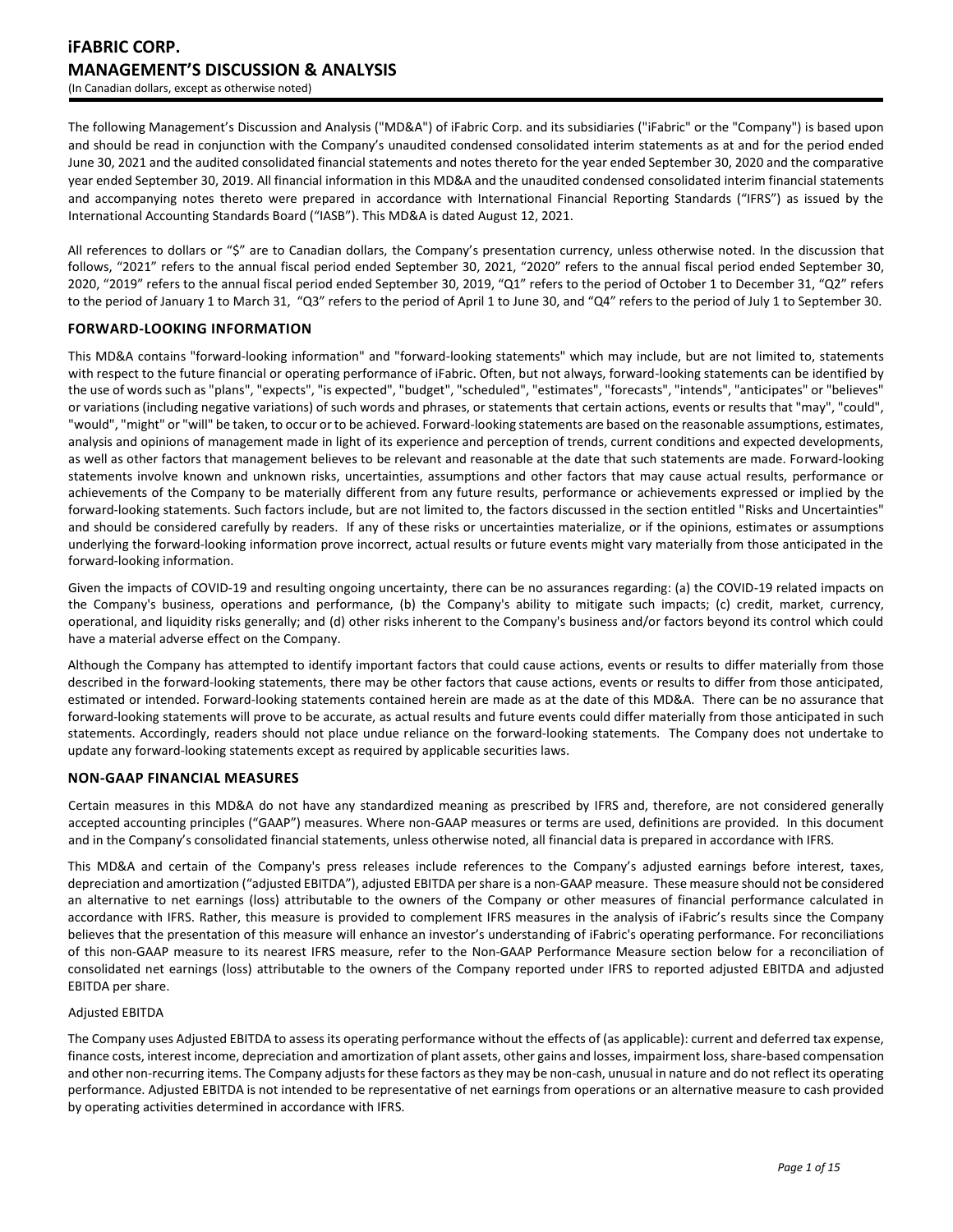## **BUSINESS OVERVIEW**

### **General**

iFabric is a Canadian public company, incorporated under the Alberta Business Corporations Act and is domiciled in Canada. The Company is listed on the Toronto Stock Exchange ("TSX") under the trading symbol "IFA". The head office is located at 525 Denison Street, Unit 1, Markham, Ontario, Canada.

The Company's business activities are divided into three reportable operating segments, which offer different products and services, and are managed separately because they require different marketing strategies and resource allocations. The following summarizes the operations of each segment:

- Intimate Apparel: Includes the design and distribution of women's intimate apparel and accessories.
- Intelligent Fabrics: Includes the development and distribution of innovative products and treatments that are suitable for application to textiles, plastics, liquids, and hard surfaces as well as finished performance apparel which integrate one or more such treatments. These products are designed to provide added benefits to the user.
- Other: Includes leasing of property to group companies, related parties and third parties.

### **NATURE OF OPERATIONS**

### **Intimate Apparel**

The Intimate Apparel division currently operates under the trade name Coconut Grove Intimates. Its business comprises the design, purchasing, and distribution of intimate apparel and, in particular, a range of specialty bras including the division's patented backless, strapless underwire bra. The division also distributes a range of apparel accessories.

The division utilizes contract warehouse facilities located in Los Angeles, California which services its key U.S. market and Company-owned premises located in Markham, Ontario house the bulk of the division's workforce which comprises, management, designers, administrative, product sourcing and logistical staff. The Markham premises also includes warehouse space which serves as the distribution center for the Canadian and European markets. All product design is handled by the Markham design team and, currently over 95% of the division's inventory production is outsourced to factories in China.

In the past several years, the Company has positioned the division's product strategy by way of leveraging a key license agreement in order to sell products under various Maidenform® brands. The Maidenform® brand was founded in 1922 and during its 98-year history has grown to become one of the most recognizable and respected brands in the intimate apparel industry. In addition, the division develops and supplies products for sale under the private label brands of certain major retailers as well as the Company's own brand. Products are sold internationally to the division's customer base, which includes a number of major retailers as well as specialty boutiques.

### **Intelligent Fabrics**

The Intelligent Fabrics Division currently enjoys exclusive worldwide distribution rights in respect of a number of proprietary chemical formulations that can be applied to textiles in order to kill bacteria and viruses, repel insects, absorb odours, repel and wick moisture, block ultraviolet light and help encourage a healthy skin environment, amongst others. The Intelligent Fabrics Division operates under the name Intelligent Fabric Technologies (North America) Inc. ("IFTNA").

The business of the Intelligent Fabrics Division includes the development, testing and distribution of chemicals suitable for application to textiles as well as finished performance apparel which integrate one or more chemical enhancements, in order to achieve the performance characteristics demanded by the customer. The current focus is on technologies that improve the safety and well-being of the wearer. The division's current product offerings include Protx2® (anti-microbial and anti-viral formulations) Enguard® (insect repellant technology), Dreamskin® (skin polymer), UVtx (ultraviolet light blocker), FreshTx (odour-absorbing technology), RepelTX (durable water repellant) and DryTx (moisture-wicking technology). The Company anticipates that several new products will be added to its pipeline in the future.

The Division has two key supply centers in Asia (namely China and Taiwan) which service the Asian market. This market represents the main production region for manufactured textiles supplied to North America and internationally and is the Company's main market area for the distribution of intelligent textile technologies. Technical support specialists in Asia provide guidance and support to customers regarding the integration of the Company's chemical formulations in their products. The Division also leverages the Company's textile expertise in order to supply finished products or fabrics treated with one or more of the Division's market leading formulations. All chemical formulations, as well as performance apparel, is produced or manufactured at various facilities in Asia.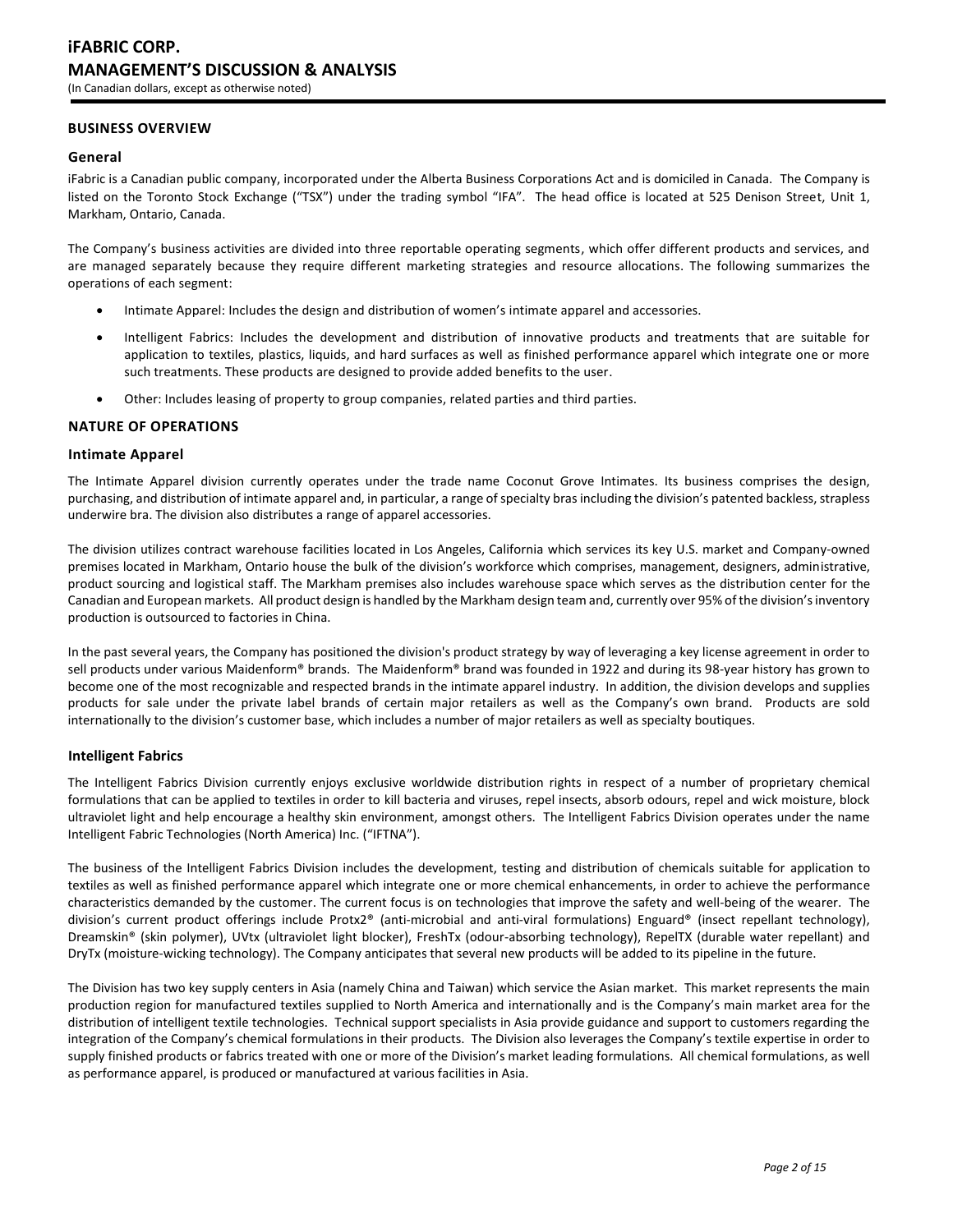The following describes the functionality of the division's current product portfolio:

### *Protx2***®** *Anti-Microbial and Anti-Viral Technologies*

Protx2*®* represents IFTNA's flagship technology.

Protx2*®* formulations impart anti-microbial and/or anti-viral powers to fibers, plastic, paint and paper treated with these formulations. Numerous laboratory tests have shown that treated products inhibit the growth of a wide variety of infectious agents associated with healthcare and community infections, and by their application may assist in preventing the spread of such infections.

The Company is currently targeting three key markets with regard to the distribution of Protx2® chemicals or treated finished products:

### 1) Sports apparel, outerwear and footwear

There is an increasing trend amongst major sports apparel, outerwear and footwear manufacturers to offer technologically-enhanced products. With the ability of Protx2® to combat odor causing bacteria, the Company is able to provide manufacturers with the ability to produce apparel and footwear that stays fresher longer without the need for repeated washing or cleaning. Innovative application methodology developed by the Company over a number of years allows for Protx2® to be integrated into almost any fabric as well as all the components of footwear including foam, rubber, and plastics. With its current Environmental Protection Agency ("EPA") and European regulatory registrations, the Company can distribute Protx2® for use in all sportswear and footwear for distribution in the U.S., European and Canadian markets as well as most other international markets.

### 2) Medical

Protx2<sup>®</sup> is suitable for application to many areas of a hospital environment, including, scrubs, bedding, curtaining, carpeting, walls (paint), air filters, and plastic components, amongst others.

The Protx2® range of products is dedicated to combating healthcare acquired bacterial infections ("HAI's"), including MRSA, Clostridium Difficile, VRE, Klebsiella Pneumonia amongst others, and by their application may greatly assist in reducing such infections. In addition, Protx2® is also laboratory proven to be a strong antiviral agent effective against the SARS-CoV-2 virus (which causes the COVID-19 disease), the Human Corona Virus (229E), Norovirus and H1N1.

In order to enter the medical market in the United States in respect of Protx $2^{\circ}$  treated products, the Company is in the process of securing a second and higher level of EPA registrations, termed public health claims, that, if granted, will allow it to make applicable claims in connection with the efficacy of Protx2® treated fabrics, against both bacteria and viruses ("kill claims"). The final submissions to the EPA have been made as at the date of this MD&A and approvals are currently pending. IFTNA has also filed utility patent applications in both the United States and Canada in respect of the Company's antiviral treatment of textiles (ProTX2 AV) and its stand-alone laundry additive (AVguard).

### 3) Community protection

The current COVID-19 pandemic has underscored the need for individuals to protect themselves when entering closed environments such as aircraft, shopping malls, hotels, and even ones residence, as well as close proximity environments such as sports arenas, movie houses etc. With future pandemics being predicted by experts, management believes that the supply of equipment, apparel, washes and sanitizers, that can deactivate infectious bacteria and viruses, is set to become one of the fastest growing market segments. With its Protx2® technologies, iFabric is well positioned to capitalize on the opportunity to supply its chemical treatments, finished personal protection equipment and apparel and a laundry additive that can be utilized during a normal household laundry cycle.

### *DryTx™*

DryTx™ moisture wicking technology provides treated apparel with the ability to quickly draw moisture away from the skin and disperse perspiration across the fabric surface for faster evaporation.The main attributes of DryTx™ are its abilities to:

- Wick moisture away from the skin;
- Provide for garments that will not feel heavy or damp even during periods of high exertion by the wearer;
- Provide for garments that create less skin chafe compared to wet fabrics;
- Provide for garments that dry quicker, thereby assisting the wearer in maintaining a more even body temperature;
- Allow for fabrics to retain their natural softness.

An additional significant attribute of DryTx™ is its ability to be integrated into apparel in combination with the division's other product offerings, resulting in unique garments that provide superior performance characteristics for athletic apparel. DryTx™ does not require regulatory approvals and is commercially available for sale.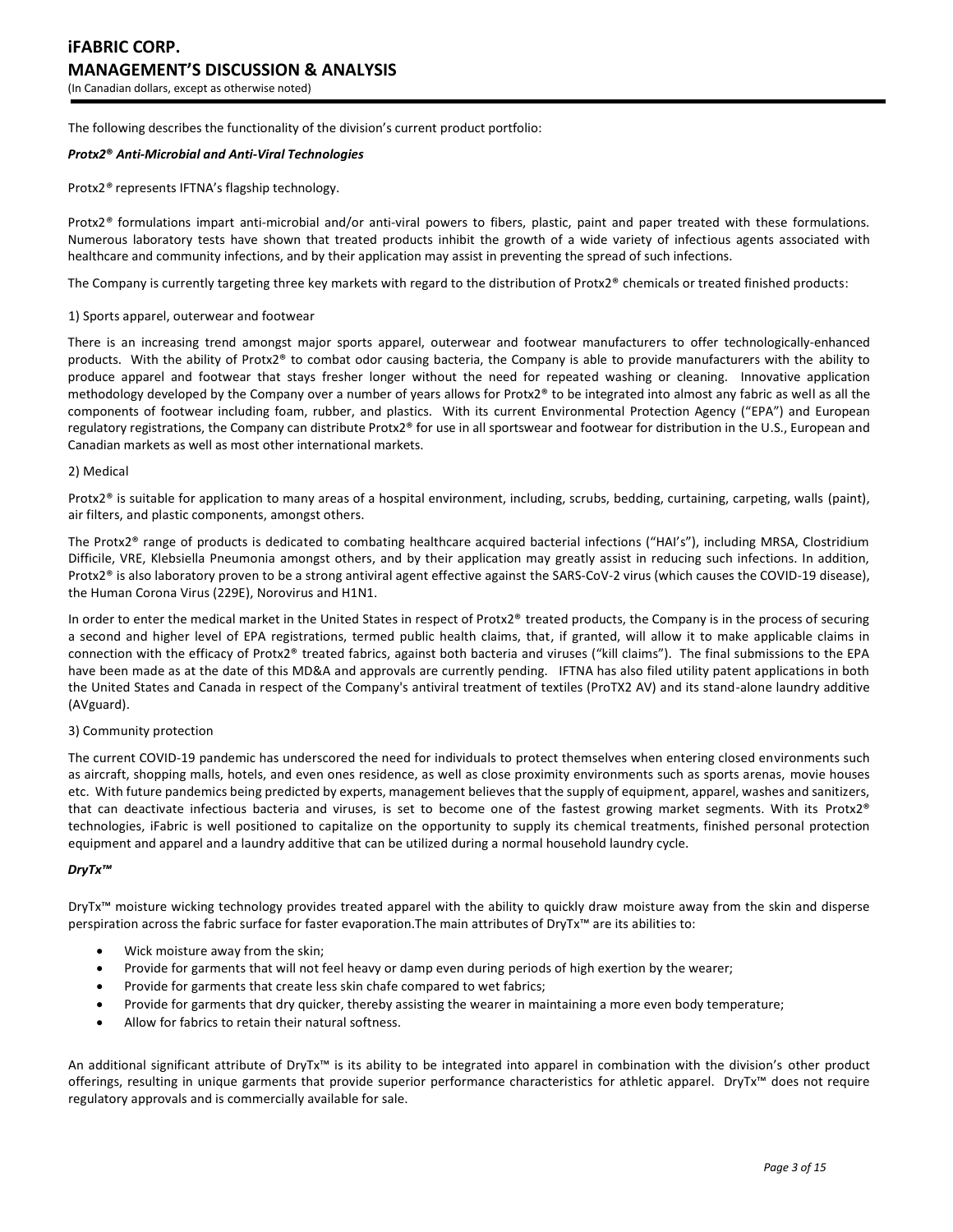# **iFABRIC CORP. MANAGEMENT'S DISCUSSION & ANALYSIS**

(In Canadian dollars, except as otherwise noted)

### *RepelTX™*

RepelTX™ is the next generation in water repellency performance. RepelTX™ modifies fabric at the molecular level by permanently attaching hydrophobic 'hairs' to individual fibers that lift liquids, causing them to bead and roll right off the fabric surface with high durability.

Benefits:

- Repels rains, sleet and snow
- Outperforms conventional fabric treatments
- Provides long-lasting protection
- Prevents fabric stains, saves time, dries quicker & saves energy
- Preserves the quality, hand & appearance of textiles

A substantial body of testing carried out by the Company has shown that RepelTX™ and Protx2® work extremely well in conjunction with each other. Particularly in health care environments, the combination of water repellency and antimicrobial properties allows for garments that repel liquids and at the same time are able to kill bacteria. These combined attributes are optimal for the healthcare industry. The enhanced commercial benefit is increased revenue from sales involving a multiple of chemicals. RepelTx™ does not require regulatory approvals and is commercially available for sale.

### *Dreamskin***®**

Fabrics treated with the Dreamskin® polymer are designed to encourage a healthy skin environment because of its ability to control both moisture and friction. Dreamskin® is effective during both summer and winter months as both high and low moisture environments are known causes of discomfort and irritation. In particular, athletic apparel has two key areas that can cause skin irritation, namely friction and excessive moisture. Dreamskin® targets both of these to help prevent irritation during sporting activities. Dreamskin®does not require regulatory approvals and is commercially available for sale.

### *Enguard***®** *Insect Repellent Fabric*

Applying Enguard® to fabrics results in a highly effective and durable insect repellent. A major strength of Enguard® is that it is safe for children. Testing carried out by the London School of Hygiene and Tropical Medicine show Enguard® to have repelling power comparable to high-concentration DEET and significantly greater than any other natural insect repellents.

The Company requires regulatory approvals in order distribute Enguard® treated products in the United States and Canada. The Company intends to pursue regulatory approvals for Enguard® with the EPA after the receipt of the Protx2® approvals referenced above.

## *UVtx™*

Textiles infused with UVtx™ provides apparel with a built in ultraviolet ("UV") light blocker. The UVtx™ formulation contains both UV reflecting and UV absorption elements, giving apparel treated with UVtx™ the ultraviolet protection factor ("UPF") strength of up to UPF 60. This allows the wearer of UVtx™ treated apparel to enjoy permanent sun protection without the need to apply sprays or lotions to the area covered by the garment. Testing has shown that UVtx™ treated textiles never lose efficacy. UVtx™ does not require regulatory approvals and is commercially available for sale.

### *FreshTx™*

FreshTx™ is a state of the art odour-absorbing technology, which is easily infused into textile products. FreshTx™ offers permanent protection against odours without the need to use sprays or perfumes. FreshTx™ uses naturally-occurring elements for effective results that are nontoxic and safe. Extremely durable, once applied, the properties of FreshTx™ are renewed with each wash, and FreshTx™ is effective even when wet. FreshTx<sup>™</sup> does not require regulatory approvals and is commercially available for sale.

### *Apollo*

Apollo is the ultimate treatment for combating odour. With the use of antimicrobial + neutralization combined it not only smells fresher but also combats odour causing bacteria in order to extend textile life. Apollo does not require regulatory approvals and is commercially available for sale.

### *TempTX*

TempTX is offered in two variants:

**Cool:** TempTX COOL utilizes unique chemical composites in order to decrease skin surface temperature, allowing for maximum performance in the hottest conditions.

**Thermo:** TempTX THERMO uses an innovative thermo-conductive inner coating to absorb and retain body heat.

TempTX does not require regulatory approvals and is commercially available for sale.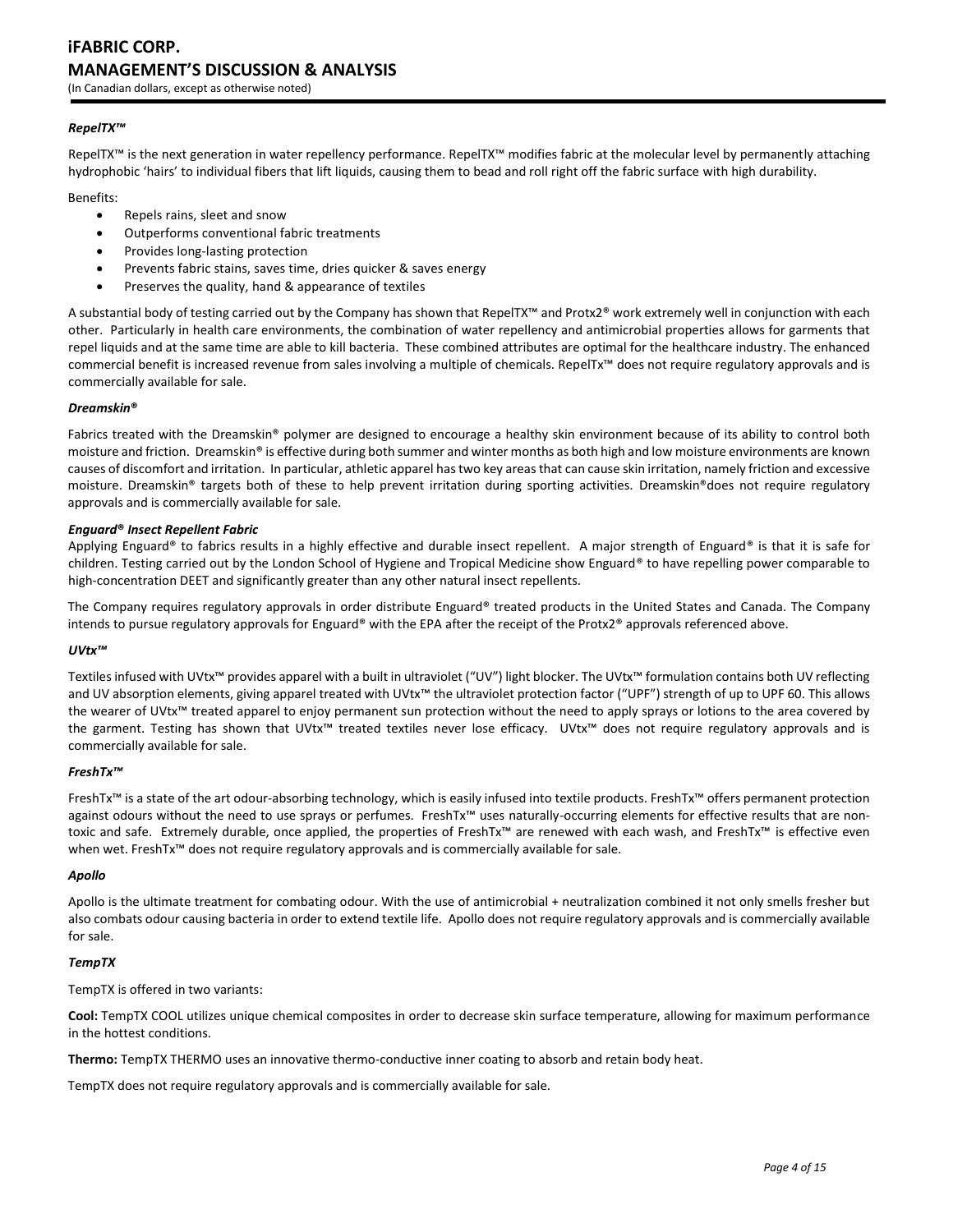## **RECENT DEVELOPMENTS**

## **1. Impact of the COVID-19 Pandemic**

Notwithstanding continued waves of the COVID-19 pandemic, the Company saw a meaningful improvement in its operations during Q3 2021 compared to 2020.

The Intimate Apparel Division in particular experienced a significant rebound in sales, as restrictions faced by retailers in the United States were lifted due to high vaccination rates. As a result of the normalization of retail store operationsin the US, revenues for the division increased by approximately 468% in the current quarter compared to the comparable quarter in 2020.

By contrast the Intelligent Fabrics Division saw a slight decrease in sales compared to the previous year, mainly as a result of the elimination of high volume, low margin protective mask sales, due to a saturation of the mask market by cheap products, mainly from China. Low margin mask sales have to a large extent now been replaced by high margin chemical sales, a trend which is expected to contin ue. The resultant improvement in gross margins was one of the main factors contributing to the significant turnaround in profitability in Q3 2021 compared to 2020, as is more fully discussed elsewhere in this MD&A

For the Company as a whole, revenues increased by approximately 29% in Q3 2021 despite the ongoing pandemic and pre-tax earnings reflected an improvement of \$1,489,415 on a comparable basis.

### **2. Closing of a Private Placement of Equity**

On February 22, 2021, the Company closed an offering of equity comprising 2,948,717 subscription receipts at a price per unit of \$3.90 each for gross proceeds of \$11,499,996. The Escrow release conditions were satisfied on March 22, 2021 at which time, funds were released and each unit was automatically converted to one common share and one common share purchase warrant. Each warrant entitles the holder to acquire one common share of the Company at an exercise price of \$4.60 per share for a period of 2 years from March 22, 2021.

As compensation for the issue, the agent received a cash fee of 6% of the gross proceeds, totaling \$690,000 as well as 176,923 compensation option receipts which were automatically converted into compensation options on March 23, 2021. Each compensation option entitles the agent to acquire one common share of the Company at a price of \$3.90 for a period of 2 years from March 23, 2021. In addition, the Company incurred legal and other expenses amounting to \$581,563 in connection with the offering.

The Company intends on utilizing the net proceeds from the offering for expansion of the Company's distribution network to new markets, ongoing research and development, new regulatory initiatives, clinical trial contributions, and for working capital and general corporate purposes.

## **SELECTED ANNUAL INFORMATION**

The following table sets forth selected annual consolidated statement of earnings (loss) information and balance sheet data for each of the last five fiscal years.

| For the year ended and as at September 30,              | 2020       | 2019          | 2018       | 2017       | 2016       |
|---------------------------------------------------------|------------|---------------|------------|------------|------------|
| <b>Income Statement Data</b>                            |            |               |            |            |            |
| Revenue                                                 | 11,521,676 | 10,435,348    | 15,121,370 | 18,856,477 | 13,570,365 |
| Net earnings (loss) attributable to common shareholders | (617, 770) | (1, 299, 863) | 924,743    | 1,597,070  | (373, 977) |
| Net earnings (loss) per common share                    |            |               |            |            |            |
| Basic                                                   | (0.023)    | 0.050         | 0.035      | 0.061      | (0.014)    |
| Diluted                                                 | (0.023)    | 0.050         | 0.034      | 0.059      | (0.014)    |
| <b>Balance Sheet Data</b>                               |            |               |            |            |            |
| Total assets                                            | 17,514,091 | 11,983,802    | 14,179,359 | 14,724,528 | 12,296,093 |
| Total non-current financial liabilities                 | 650,130    | 476,747       | 1,818,657  | 586,544    | 1,893,809  |
| Cash dividends declared                                 |            |               |            |            |            |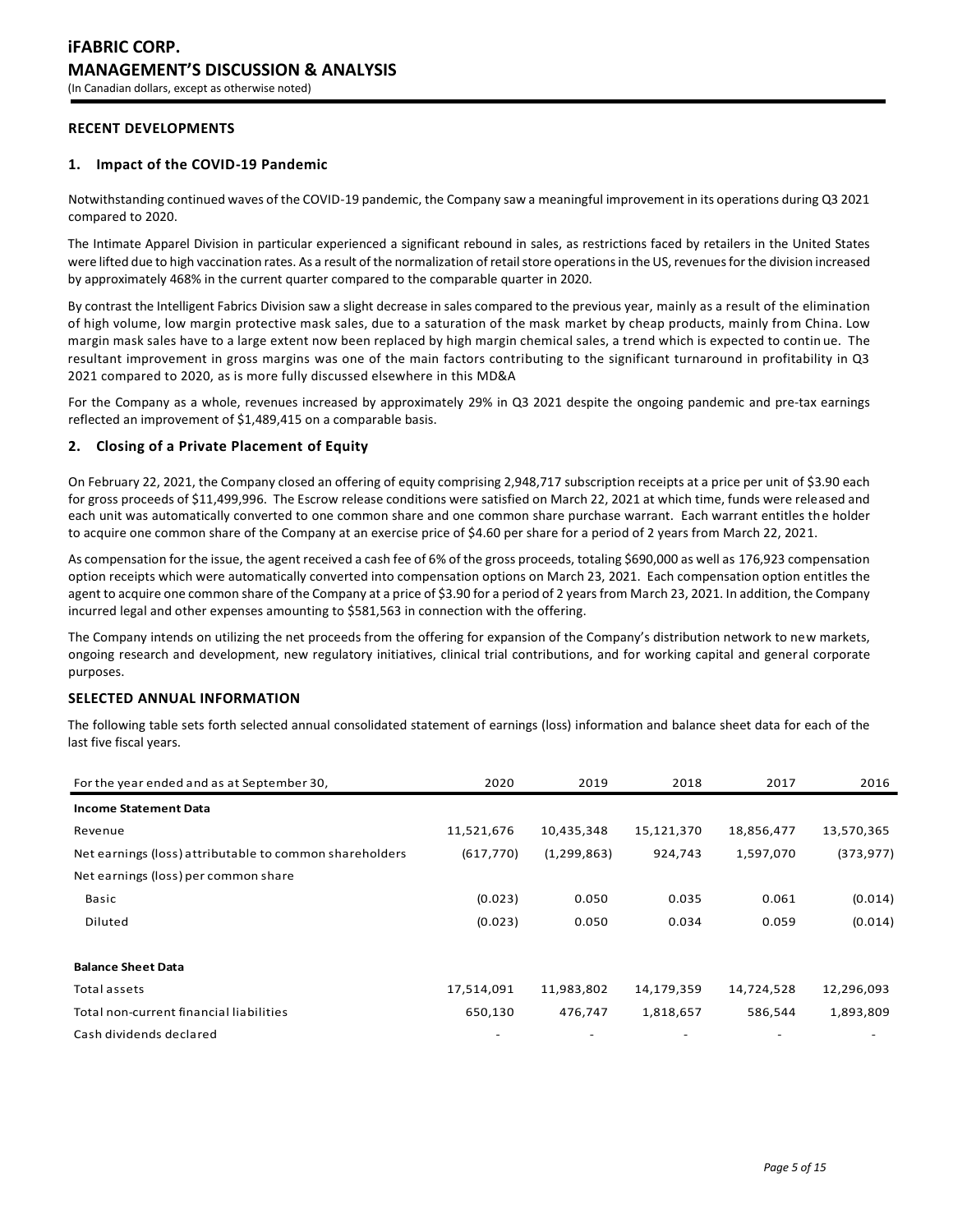## **RESULTS OF OPERATIONS – THREE AND NINE MONTHS ENDED JUNE 30, 2021 AND 2020**

The following table sets forth the Company's unaudited condensed consolidated statements of earnings (loss) and comprehensive earnings (loss) for the three and nine months ended June 30, 2021 and 2020:

|                                                             |           | Three months |            | Nine months |  |
|-------------------------------------------------------------|-----------|--------------|------------|-------------|--|
| For the period ended June 30,                               | 2021      | 2020         | 2021       | 2020        |  |
| <b>REVENUE</b>                                              | 4,155,829 | 3,214,465    | 14,559,390 | 8,063,396   |  |
| <b>COST OF SALES</b>                                        | 2,142,121 | 2,259,767    | 8,466,644  | 5,174,856   |  |
| <b>GROSS PROFIT</b>                                         | 2,013,708 | 954,698      | 6,092,746  | 2,888,540   |  |
| <b>EXPENSES</b>                                             |           |              |            |             |  |
| Selling, general and administrative costs                   | 1,208,268 | 1,016,768    | 3,604,679  | 3,493,015   |  |
| Interest on short-term debt                                 | 3,193     | $\sim$       | 12,556     |             |  |
| Interest on long-term debt                                  | 9,030     | 10,728       | 30,704     | 34,827      |  |
| Amortization of property, plant and equipment               | 21,584    | 21,966       | 63,565     | 65,899      |  |
| Amortization of deferred development costs                  | 6,705     | 6,705        | 20,115     | 20,115      |  |
| Share-based compensation                                    | 5,653     | 502,255      | 18,996     | 525,605     |  |
|                                                             | 1,254,433 | 1,558,422    | 3,750,615  | 4,139,461   |  |
| <b>EARNINGS (LOSS) FROM OPERATIONS</b>                      | 759,275   | (603, 724)   | 2,342,131  | (1,250,921) |  |
| <b>OTHER EXPENSES (INCOME)</b>                              |           |              |            |             |  |
| (Gain) loss on foreign exchange                             | (9, 775)  | 31,135       | (110, 391) | (153, 337)  |  |
| <b>Government Grants</b>                                    | (85, 506) |              | (281, 656) |             |  |
|                                                             | (95, 281) | 31,135       | (392, 047) | (153, 337)  |  |
| <b>EARNINGS (LOSS) BEFORE INCOME TAXES</b>                  | 854,556   | (634, 859)   | 2,734,178  | (1,097,584) |  |
| (RECOVERY OF) PROVISION FOR INCOME TAXES                    |           |              |            |             |  |
| Current                                                     | 182,016   | (79, 265)    | 156,502    | (136, 397)  |  |
| Deferred                                                    | (39,700)  | (11, 200)    | 392,400    | 6,419       |  |
|                                                             | 142,316   | (90, 465)    | 548,902    | (129, 978)  |  |
| <b>NET EARNINGS (LOSS)</b>                                  | 712,240   | (544, 394)   | 2,185,276  | (967, 606)  |  |
| NET (LOSS) EARNINGS ATTRIBUTABLE TO:                        |           |              |            |             |  |
| iFabric Corp. shareholders                                  | 705,406   | (546, 926)   | 2,166,533  | (974, 861)  |  |
| Non-controlling interest                                    | 6,834     | 2,532        | 18,743     | 7,255       |  |
|                                                             | 712,240   | (544, 394)   | 2,185,276  | (967, 606)  |  |
| OTHER COMPREHENSIVE (LOSS) EARNINGS                         |           |              |            |             |  |
| Unrealized (loss) gain on translation of foreign operations | (68, 795) | (177, 399)   | (386, 045) | (2,322)     |  |
| TOTAL COMPREHENSIVE EARNINGS (LOSS)                         | 643,445   | (721, 793)   | 1,799,231  | (969, 928)  |  |
|                                                             |           |              |            |             |  |
| <b>EARNINGS (LOSS) PER SHARE</b>                            |           |              |            |             |  |
| <b>Basic</b>                                                | 0.024     | (0.021)      | 0.078      | (0.037)     |  |
| Diluted                                                     | 0.023     | (0.021)      | 0.075      | (0.037)     |  |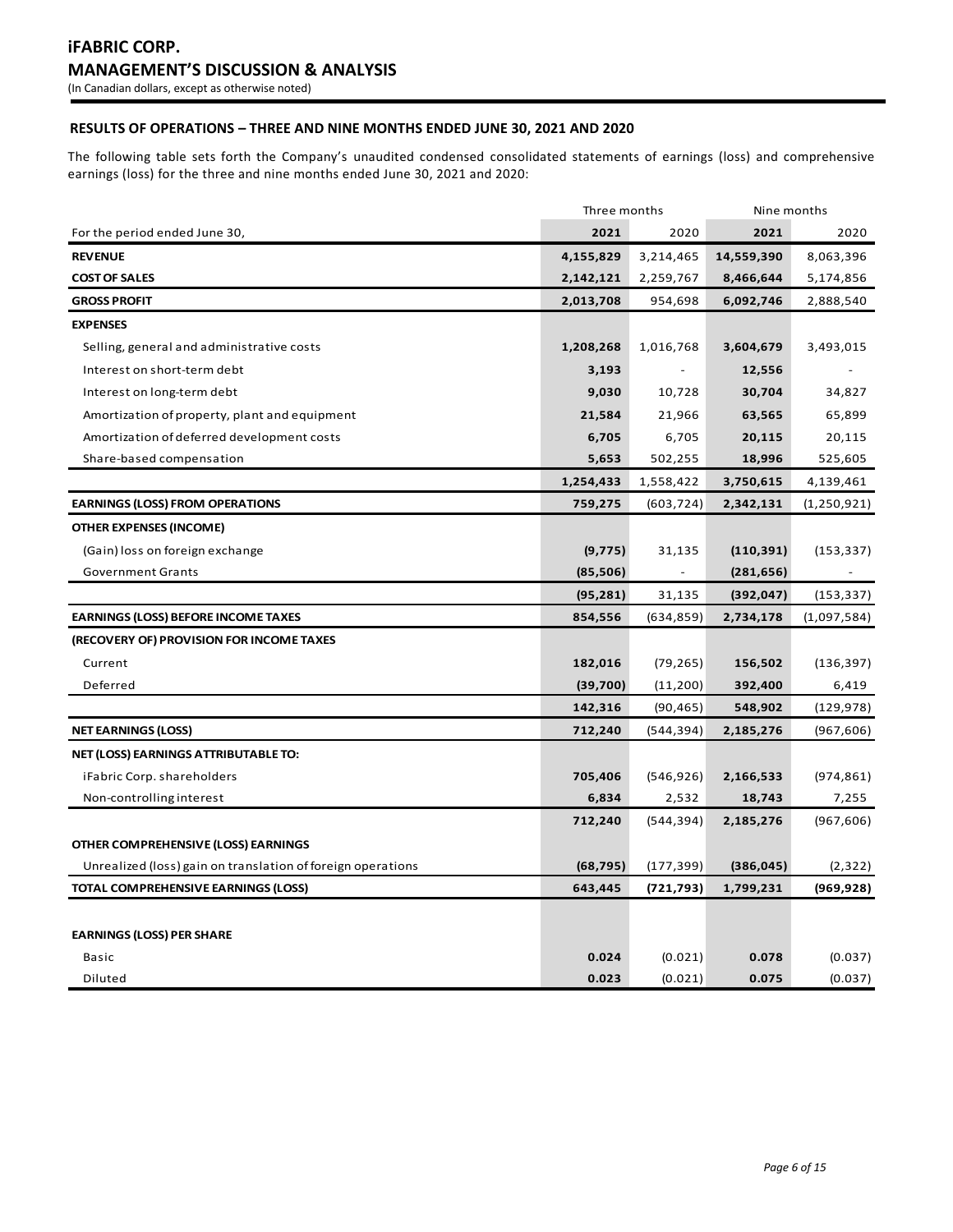# **iFABRIC CORP. MANAGEMENT'S DISCUSSION & ANALYSIS**

(In Canadian dollars, except as otherwise noted)

## **SELECTED OPERATING SEGMENT DATA**

|                                     | Intimate  | Intelligent | Other    | Corporate<br>Items and   |                          |
|-------------------------------------|-----------|-------------|----------|--------------------------|--------------------------|
| Nine months ended June 30, 2021     | Apparel   | Fabrics     | Segments | Eliminations             | Consolidated             |
| Revenue                             |           |             |          |                          |                          |
| Third party                         | 2,723,326 | 11,752,151  | 83,913   | $\overline{\phantom{a}}$ | 14,559,390               |
| Inter-segment                       |           | 1,060,331   | 120,998  | (1, 181, 329)            | $\overline{\phantom{0}}$ |
| <b>Total Revenue</b>                | 2,723,326 | 12,812,482  | 204,911  | (1, 181, 329)            | 14,559,390               |
| Earnings (loss) before income taxes | 138,483   | 2,743,905   | 98,637   | (246, 847)               | 2,734,178                |

| Nine months ended June 30, 2020 | Intimate<br>Apparel | Intelligent<br>Fabrics | Other<br>Segments | Corporate<br>Items and<br>Eliminations | Consolidated |
|---------------------------------|---------------------|------------------------|-------------------|----------------------------------------|--------------|
| Revenue                         |                     |                        |                   |                                        |              |
| Third party                     | 2,428,827           | 5,511,307              | 123,262           | $\overline{\phantom{a}}$               | 8,063,396    |
| Inter-segment                   | 30,000              | 1,121,022              | 94,236            | (1, 245, 258)                          | $\,$ $\,$    |
| Total Revenue                   | 4,062,988           | 3,616,729              | 183,254           | (602, 790)                             | 8,063,396    |
| Loss before income taxes        | (882, 440)          | 348,889                | 35,436            | (599, 469)                             | (1,097,584)  |

| Nine months ended June 30, | 2021       | 2020      |
|----------------------------|------------|-----------|
| External sales revenue     |            |           |
| Canada                     | 3,278,289  | 1,678,649 |
| United States              | 6,417,976  | 3,838,087 |
| United Kingdom             | 35,229     | 67,842    |
| Southeast Asia and other   | 4,827,896  | 2,478,818 |
| Total                      | 14,559,390 | 8,063,396 |

## **Q3 2021 FINANCIAL HIGHLIGHTS**

| Three months ended June 30,                                   | 2021      | 2020       |
|---------------------------------------------------------------|-----------|------------|
|                                                               |           |            |
| Revenue                                                       | 4,155,829 | 3,214,465  |
| Earnings (loss) from operations                               | 759,275   | (603, 724) |
| Share based compensation                                      | (5,653)   | (502, 255) |
| Adjusted EBITDA *(Note)                                       | 900,721   | (93, 205)  |
| Net earnings (loss) before tax                                | 854,556   | (634, 859) |
| Net earnings (loss) after tax<br>attributable to shareholders | 705,406   | (546, 926) |
| Other comprehensive earnings (loss)                           | (68, 795) | (177, 399) |
| Total comprehensive earnings (loss)                           | 643,445   | (721, 793) |
| Net earnings (loss) per share                                 |           |            |
| Basic                                                         | 0.024     | (0.021)    |
| Diluted                                                       | 0.023     | (0.021)    |
|                                                               |           |            |

*\*Note: Adjusted EBITDA represents earnings before interest, taxes, depreciation, amortization and share based compensation*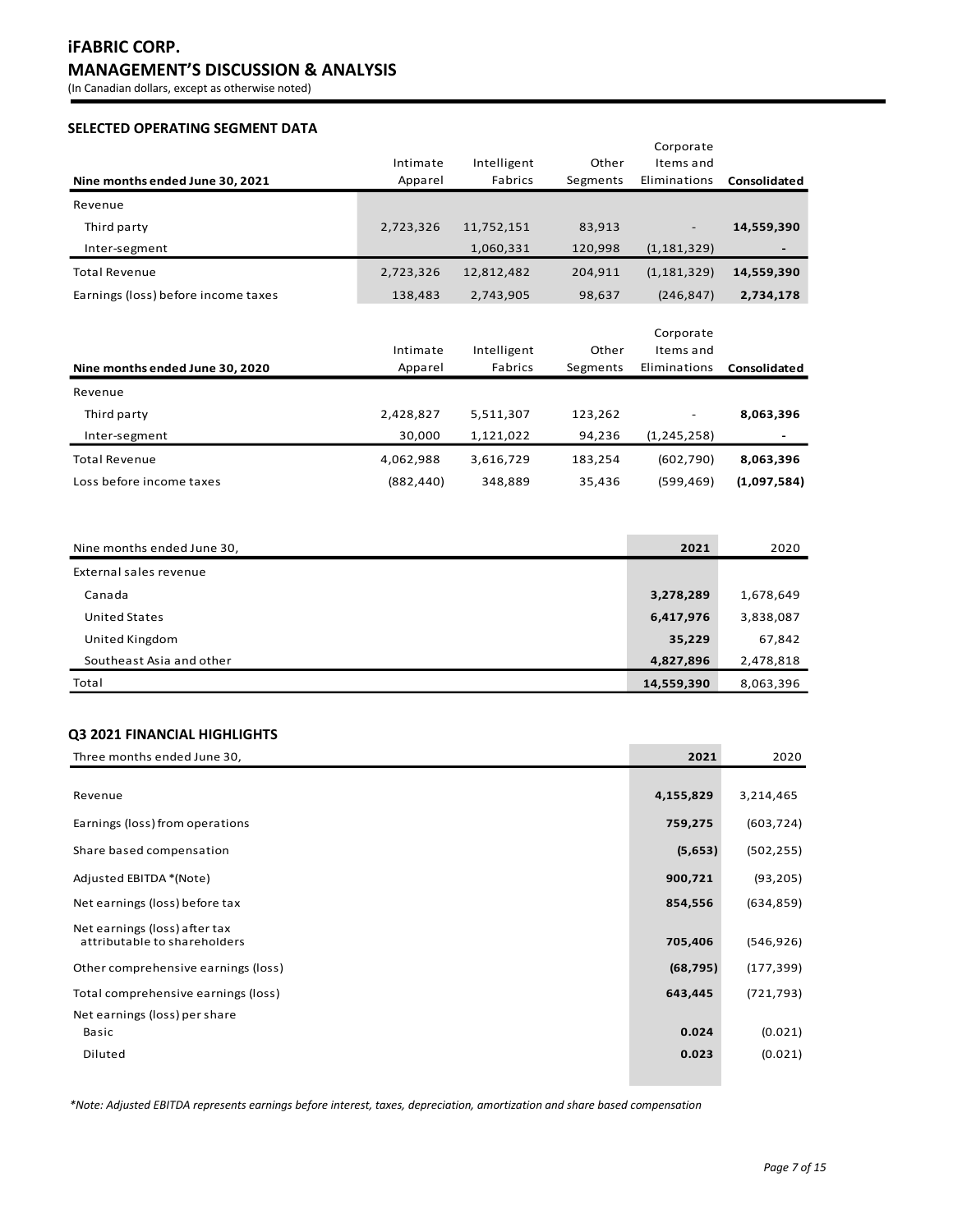## **DISCUSSION OF THE RESULTS OF OPERATIONS – THREE MONTHS ENDED JUNE 30, 2021 AND 2020**

### **Revenue**

Revenue increased by \$941,364 to \$4,155,829 in Q3 2021 compared to \$3,214,465 in Q3 2020. With respect to the reportable operating segments of the Company, revenue increased by 468% or \$1,478,710 in its Intimate Apparel segment and revenue decreased by 18% or \$506,220 in its Intelligent Fabrics segment. Geographically, revenues increased in Canada and Asia, while revenues in the US and UK decreased during Q3 2021 versus Q3 2020.

Overall, revenue increased 29% during Q3 2021 in comparison to Q3 2020. The increase in Intimate Apparel operating segment revenue in 2021 versus 2020 was primarily attributable to the normalization of retail store operations in the United States following the lifting of COVID-19 restrictions. The decrease in revenues in the Intelligent Fabrics segment is mainly resultant from the elimination of high volume, low margin protective mask sales, due to a saturation of the mask market by cheap products, mainly from China. Low margin mask sales have to a large extent now been replaced by high margin chemical sales, a trend which is expected to continue. The resultant improvement in gross margins is discussed under the heading "Gross Profit" below.

### **Gross profit**

Gross profit as a percentage of revenue was 48% in Q3 2021, compared to 30% in Q3 2020. The increase in gross profit percentage is resultant from the product mix for the quarter, with a higher proportion of intimate apparel sales at higher margins, as well as the replacement of low margin mask sales with high margin chemical sales, as discussed above. Gross profit in dollars increased by 111% or \$1,059,010 to \$2,013,708 in Q3 2021 compared to \$954,698 in Q3 2020 and is attributable increased revenues and improved margins as discussed above.

## **Selling, general and administrative costs**

Selling, general and administrative costs increased to \$1,208,268 in Q3 2021 compared to \$1,016,768 in Q3 2020 mainly as a result of increased selling expenses and holding company administrative costs.

### **Interest Expense**

Interest expense during Q3 2021 was \$12,223 compared to \$10,728 in Q3 2020.

### **Amortization**

Amortization of the Company's property, plant and equipment and deferred development costs totaled \$28,289 during Q3 2021 compared to \$28,671 during Q3 2020.

### **Share-based compensation**

Share-based compensation costs in Q3 2021 were \$496,602 lower than in Q3 2020 and amounted to \$5,653 in the quarter, compared to \$502,255 in the comparable quarter of 2020. The decrease in share-based compensation costs is due to the grant of 200,000 stock options in Q3 2020, to an existing director and a new director of the Company, which vested immediately.

### **Loss (gain) on foreign exchange**

In Q3 2021, the Company's gain on foreign exchange was \$9,775 versus a loss of \$31,135 in Q3 2020. The increase in exchange gains is due to the average strengthening of the Canadian dollar in Q3 2021 compared to Q3 2020.

### **Provision (recovery) of income taxes**

The Company's provision for income taxes in Q3 2021 was \$142,316, compared to a recovery of income taxes of \$90,465 in Q3 2020. The increase is due to increased earnings in certain subsidiaries. Included in the earnings (loss) before income taxes are certain nondeductible items for tax purposes, for example share based compensation. Differences in the amounts of non-deductible expenses is the primary reason for the change in the Company's effective income tax rate from Q3 2021 to Q3 2020.

### **Net earnings (loss) and EBITDA.**

Net earnings attributable to iFabric's shareholders during Q3 2021 was \$705,406 (\$0.024 and \$0.023 per share, basic and diluted respectively) compared to net loss of \$546,926 in Q3 2020 (\$0.021 per share, basic and diluted). The increase in the attributable net earnings of \$1,252,332 in Q3 2021 versus Q3 2020 is largely attributable to increased revenue of \$941,364, increase in gross profit dollars of \$1,059,010, and the reduction in share-based compensation of \$496,602. Adjusted EBITDA for Q3 2021 amounted to \$900,721 compared to negative adjusted EBITDA of \$93,205 in Q3 2020, representing an increase of \$993,926 for the same reasons.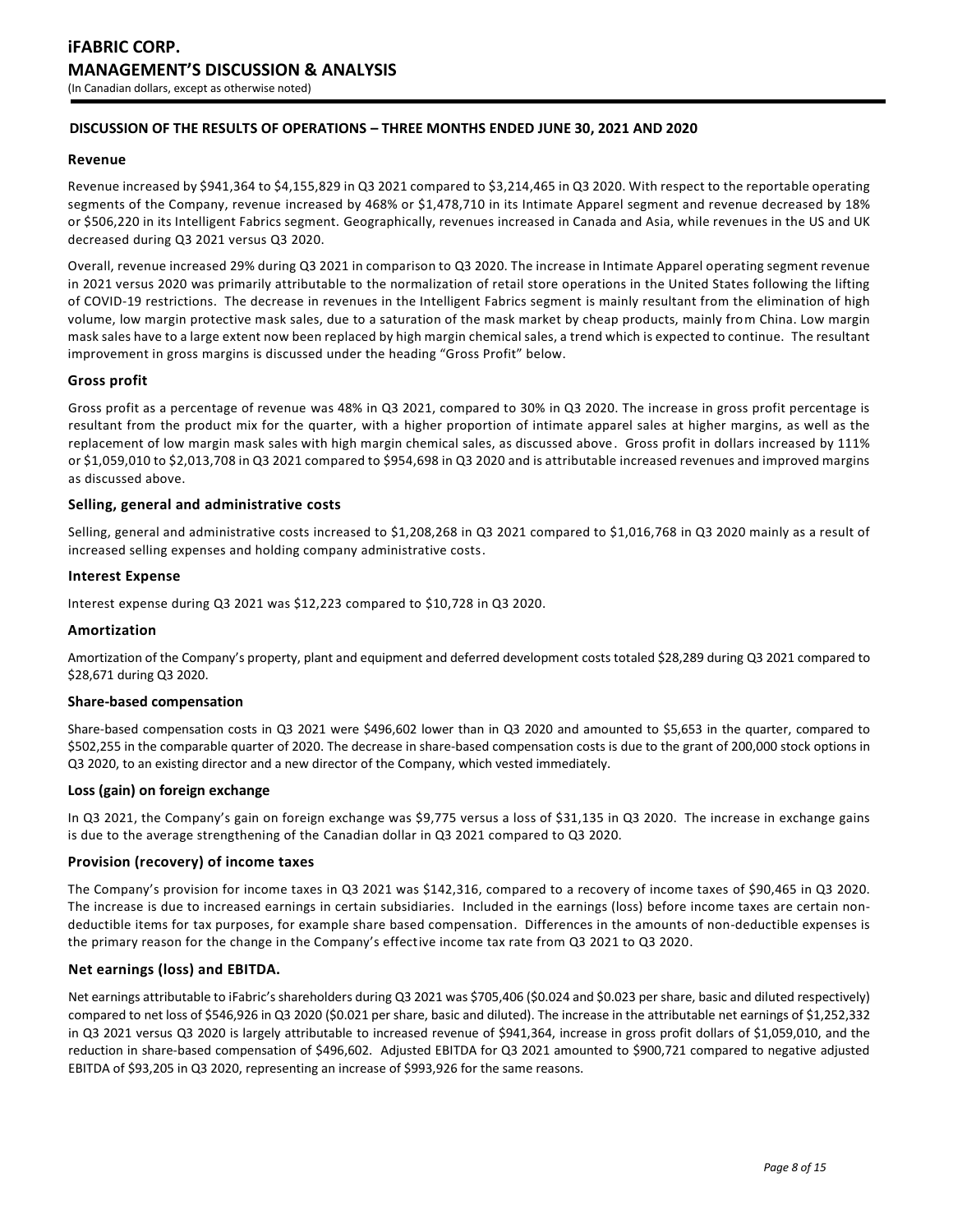## **iFABRIC CORP. MANAGEMENT'S DISCUSSION & ANALYSIS** (In Canadian dollars, except as otherwise noted)

## **Other comprehensive earnings (loss)**

In Q3 2021, there was a loss of \$68,795 included in other comprehensive earnings compared to a loss of \$177,399 in Q3 2020, in respect of unrealized losses arising on currency translation of foreign operations. The main reason for this decrease was the strengthening of the Canadian dollar during Q3 2021 compared to Q3 2020. Total comprehensive earnings amounted to \$643,445 in Q3 2021 compared to a comprehensive loss of \$721,793 in Q3 2020, representing an increase of \$1,365,238.

### **DISCUSSION OF THE RESULTS OF OPERATIONS – NINE MONTHS ENDED JUNE 30, 2021 AND 2020**

### **Revenue**

Revenue increased by \$6,495,994 to \$14,559,390 for the nine months ended June 30, 2021 from \$8,063,396 for the comparable period in 2020. With respect to the reportable operating segments of the Company, revenue increased by 12% or \$294,499 in its Intimate Apparel segment and revenue increased by 113% or \$6,240,844 in its Intelligent Fabrics segment. Geographically, for the first three quarters to date in 2021, revenue in Canada, the US and Southeast Asia increased whereas revenue in the UK decreased compared to 2020.

Overall, revenue increased 81% during the nine months ended June 30, 2021 in comparison to 2020. As discussed above, the Intimate Apparel operating segment recorded an increase in revenues in 2021 versus 2020 due to the lifting COVID-19 restrictions in the US and the resultant normalization of retail store operations. The higher revenues in the Intelligent Fabrics segment during the first nine months of 2021 compared to 2020 was primarily due to revenue growth from the fulfillment of a PPE contract, which was previously delayed due to supplier constraints in China, increased chemical sales and new finished apparel programs.

### **Gross profit**

Gross profit as a percentage of revenue increased to 42% for the nine months ended June 30, 2021 from 36% in the same period of 2020. The increase in gross profit margins is primarily attributable to the product mix, with increased intimate apparel and chemical sales with higher margins. Gross profit dollars increased by 111% or \$3,204,206 to \$6,092,746 for the year to date in 2021 from \$2,888,540 in the same period of 2020. The increase in gross profit dollars was primarily as a result of the increase in revenues and the increase in gross margins for the reasons stated above.

### **Selling, general and administrative costs**

For the nine months ended June 30, 2021, selling, general and administrative costs increased by 3% or \$111,664 to \$3,604,679 from \$3,493,015 for the nine months ended June 30, 2020.

### **Interest Expense**

Interest expense during the nine months ended June 30, 2021, was \$43,260 compared to \$34,827 during the same period in 2020. The increase is due to the temporary use of the Company's bank operating line of credit.

### **Amortization**

Amortization of the Company's property, plant and equipment and deferred development costs totaled \$83,680 during the nine months ended June 30, 2021 compared \$86,014 during the same period in 2020.

### **Share-based compensation**

Share-based compensation costs for the nine months ended June 30, 2021, were \$506,609 lower than for the same period in 2020. The decrease in share-based compensation costs is due to the grant of 200,000 stock options in 2020 to an existing director and a new director, which vested immediately.

### **Loss (gain) on foreign exchange**

For the nine months ended June 30, 2021, the Company's gain on foreign exchange was \$110,391 versus a gain of \$153,337 in the same period of 2020. The decrease in the amount of exchange gains was primarily caused by the strengthening in the Canadian dollar through the nine months ended June 30, 2021, relative to 2020.

### **Provision (recovery) of income taxes**

The Company's provision for income taxes was \$548,902 for the year to date in 2021, compared to recovery of income taxes of \$129,978 for the same period in 2020. The increase is due to increased earnings in certain subsidiaries. Included in the earnings (loss) before income taxes are certain non-deductible items for tax purposes, for example share based compensation. Differences in the amounts of non-deductible expenses is the primary reason for the change in the Company's effective income tax rate from 2020 to 2021.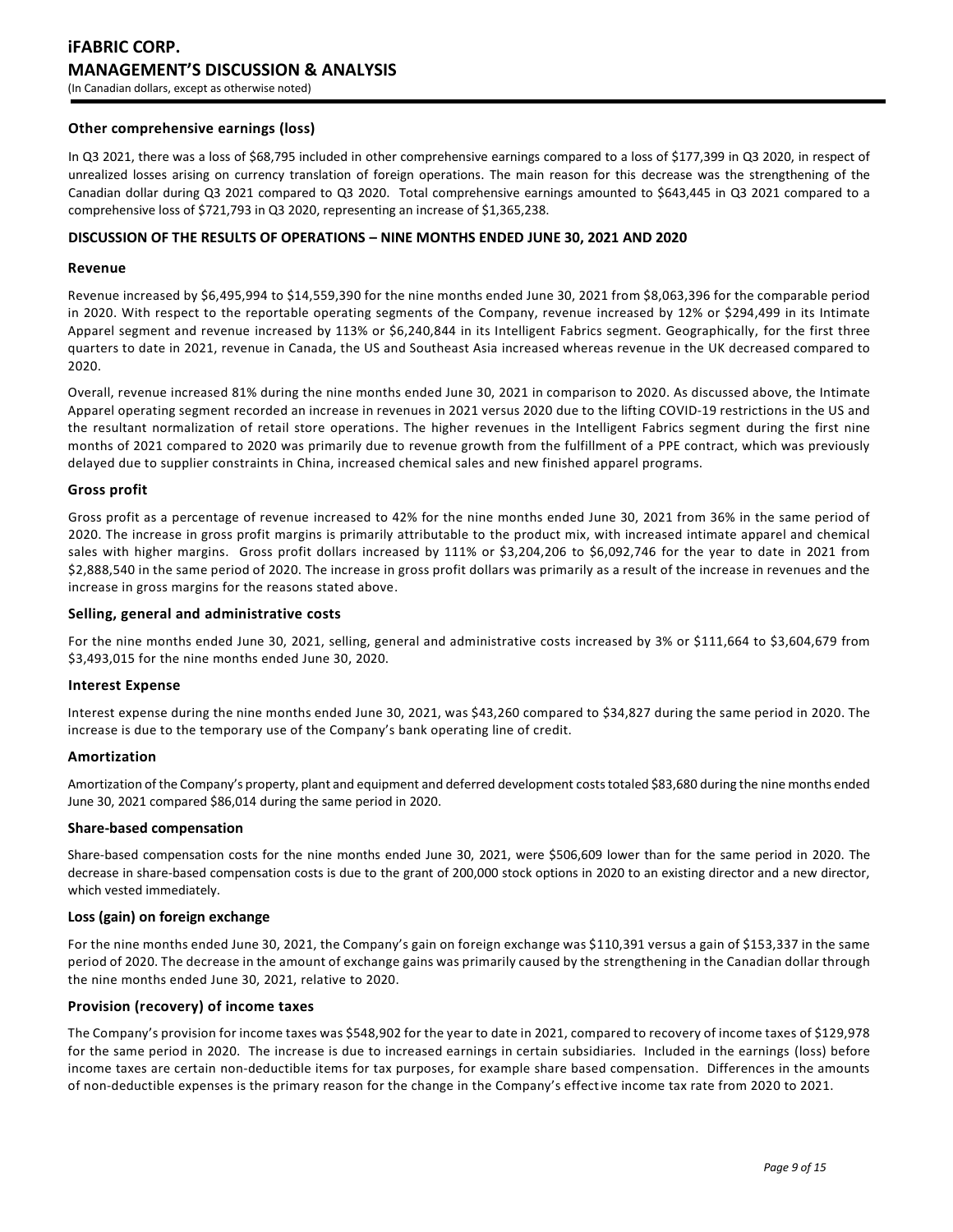## **Net earnings (loss) and EBITDA**

Net earnings attributable to iFabric's shareholders during the nine months ended June 30, 2021, was \$2,166,533 (\$0.078 and \$0.075 per share, basic and diluted respectively) compared to a net loss attributable to shareholders of \$974,861 for the nine months ended June 30, 2020 (\$0.037 per share, basic and diluted). This is resultant from higher revenues and gross profit dollars as discussed above. Adjusted EBITDA for the nine months ended June 30, 2021, amounted to \$2,880,114 compared to negative adjusted EBITDA of \$451,138 for the comparable period in 2020, representing an increase of \$3,331,252 for the same reasons.

## **Other comprehensive earnings (loss)**

For the nine months ended June 30, 2021, an amount of \$386,045 was charged to other comprehensive earnings, in respect of the accumulated unrealized loss arising on the currency translation of foreign operations, compared to a charge of \$2,322 included for the same period in 2020. The main reason for the increase was the strengthening of the Canadian dollar in 2021 compared to 2020. Total comprehensive earnings for the nine months ended June 30, 2021, amounted to \$1,799,231 compared to a comprehensive loss of \$969,928 in 2020, representing an increase of \$2,769,159 for the reasons stated above.

## **SEASONALITY AND QUARTERLY FLUCTUATIONS**

The Company's business is seasonal and results of operations for any interim period are not necessarily indicative of results of operations for the full fiscal year.

## **SUMMARY OF QUARTERLY RESULTS**

| Fiscal 2021                                             | Q1         | Q2             | Q <sub>3</sub> | Q4        |
|---------------------------------------------------------|------------|----------------|----------------|-----------|
| Revenue                                                 | 7,520,901  | 2,882,660      | 4,155,829      |           |
| Net earnings (loss) attributable to common shareholders | 1,602,282  | (141, 155)     | 705,406        |           |
| Net earnings (loss) per common share                    |            |                |                |           |
| Basic                                                   | 0.060      | (0.006)        | 0.024          |           |
| Diluted                                                 | 0.058      | (0.006)        | 0.023          |           |
| Fiscal 2020                                             | Q1         | Q2             | Q <sub>3</sub> | Q4        |
| Revenue                                                 | 2,596,841  | 2,252,090      | 3,057,712      | 3,615,033 |
| Net earnings (loss) attributable to common shareholders | 53,810     | (481, 746)     | (546, 926)     | 357,092   |
| Net earnings (loss) per common share                    |            |                |                |           |
| <b>Basic</b>                                            | 0.002      | (0.018)        | (0.021)        | 0.014     |
| Diluted                                                 | 0.002      | (0.018)        | (0.021)        | 0.014     |
| Fiscal 2019                                             | Q1         | Q <sub>2</sub> | Q <sub>3</sub> | Q4        |
| Revenue                                                 | 2,471,881  | 2,503,793      | 2,284,507      | 3,175,167 |
| Net earnings (loss) attributable to common shareholders | (557, 122) | (386, 487)     | (642, 120)     | 285,866   |
| Net earnings (loss) per common share                    |            |                |                |           |
| Basic                                                   | (0.021)    | (0.015)        | (0.025)        | 0.011     |
| Diluted                                                 | (0.021)    | (0.015)        | (0.025)        | 0.011     |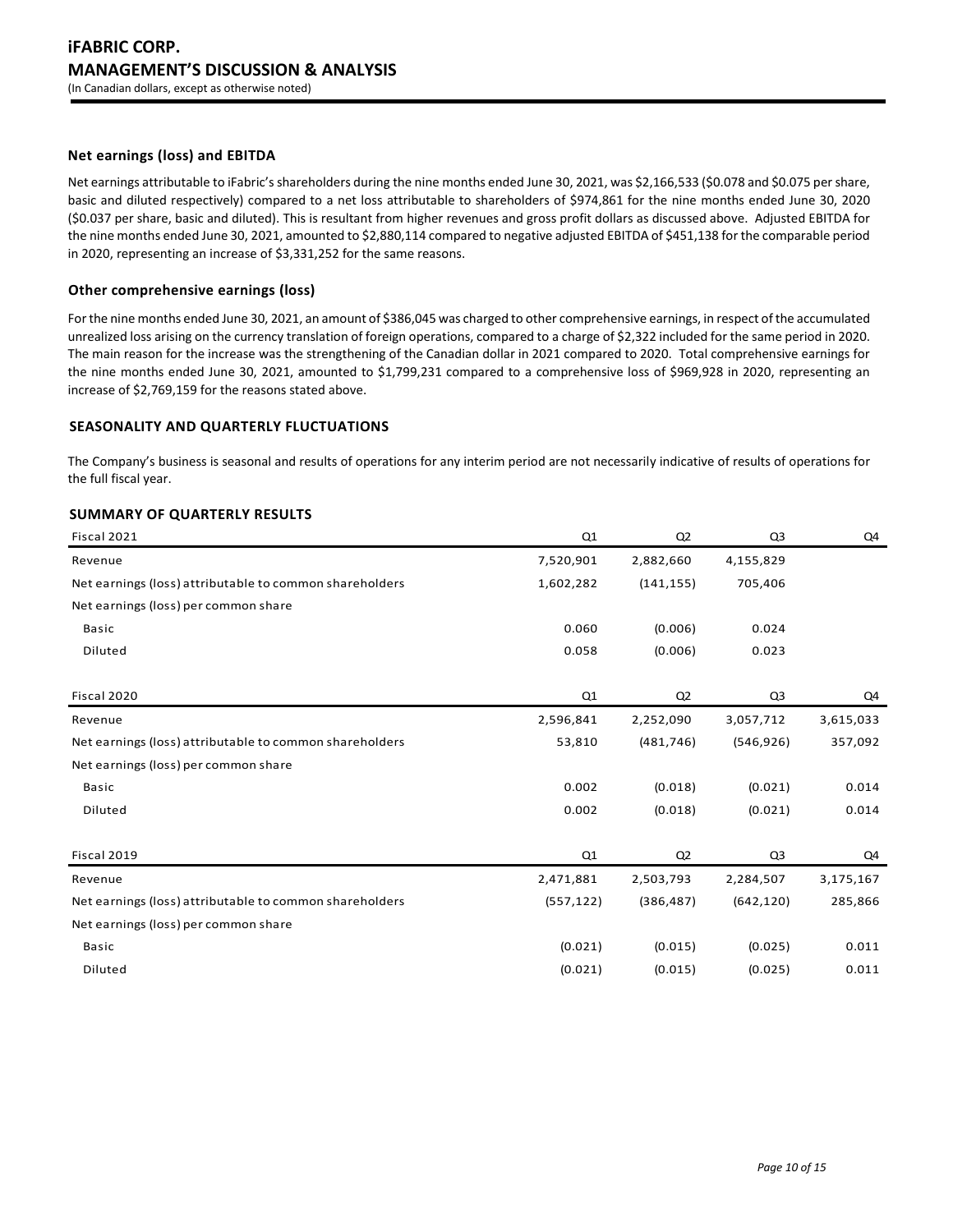The following table sets forth the Company's unaudited condensed consolidated statements of financial position as at June 30, 2021 and September 30, 2020:

|                                                         | <b>June 30,</b><br>2021 | September 30, |
|---------------------------------------------------------|-------------------------|---------------|
| As at                                                   |                         | 2020          |
| <b>ASSETS</b>                                           |                         |               |
| <b>Current assets</b>                                   |                         |               |
| Cash                                                    | 9,283,718               | 1,160,428     |
| Accounts receivable                                     | 4,405,877               | 4,442,787     |
| Inventories                                             | 3,591,824               | 3,138,128     |
| Income taxes recoverable                                | 178,807                 | 265,982       |
| Prepaid expenses and deposits                           | 4,387,197               | 4,106,986     |
| Foreign exchange forward contracts                      |                         | 126,994       |
| <b>Total current assets</b>                             | 21,847,423              | 13,241,305    |
| <b>Non-current assets</b>                               |                         |               |
| Due from related parties                                | 104,748                 | 112,248       |
| Property, plant and equipment                           | 2,712,664               | 2,744,875     |
| Right-of-use assets                                     | 62,721                  | 61,735        |
| Deferred development costs                              | 238,363                 | 258,478       |
| Deferred income taxes                                   | 648,000                 | 1,040,400     |
| Goodwill                                                | 55,050                  | 55,050        |
| <b>Total non-current assets</b>                         | 3,821,546               | 4,272,786     |
| <b>Total assets</b>                                     | 25,668,969              | 17,514,091    |
| <b>LIABILITIES</b>                                      |                         |               |
| <b>Current liabilities</b>                              |                         |               |
| Accounts payable and accrued liabilities                | 1,741,796               | 1,771,983     |
| Customer deposits                                       | 147,193                 | 3,909,093     |
| Income taxes payable                                    | 218,959                 | 324,775       |
| Deferred revenue                                        | 33,676                  | 57,770        |
| Current portion of contract liability                   | 86,695                  | 165,611       |
| Current portion of lease liability                      | 30,613                  | 30,037        |
| Current portion due to related parties                  | 319                     | 38            |
| Current portion of bank loan payable                    | 1,237,507               | 1,259,783     |
| <b>Total current liabilities</b>                        | 3,496,758               | 7,519,090     |
| <b>Non-current liabilties</b>                           |                         |               |
| Non-current portion of contract liability               |                         | 122,560       |
| Non-current portion of lease liability                  | 28,508                  | 25,398        |
| Due to related parties                                  | 502,172                 | 502,172       |
| <b>Total non-current liabilities</b>                    | 530,680                 | 650,130       |
| <b>Total liabilities</b>                                | 4,027,438               | 8,169,220     |
| Commitments                                             |                         |               |
| <b>EQUITY</b>                                           |                         |               |
| Equity attributable to iFabric Corp. shareholders       |                         |               |
| <b>Capital stock</b>                                    | 11,935,488              | 3,282,276     |
| <b>Reserves</b>                                         | 4,612,434               | 2,768,217     |
| <b>Retained earnings</b>                                | 5,409,760               | 3,243,227     |
| Accumulated other comprehensive earnings                | (339, 899)              | 46,146        |
| Total equity attributable to iFabric Corp. shareholders | 21,617,783              | 9,339,866     |
| Non-controlling interest                                | 23,748                  | 5,005         |
| <b>Total equity</b>                                     | 21,641,531              | 9,344,871     |
| <b>Total liabilities and equity</b>                     | 25,668,969              | 17,514,091    |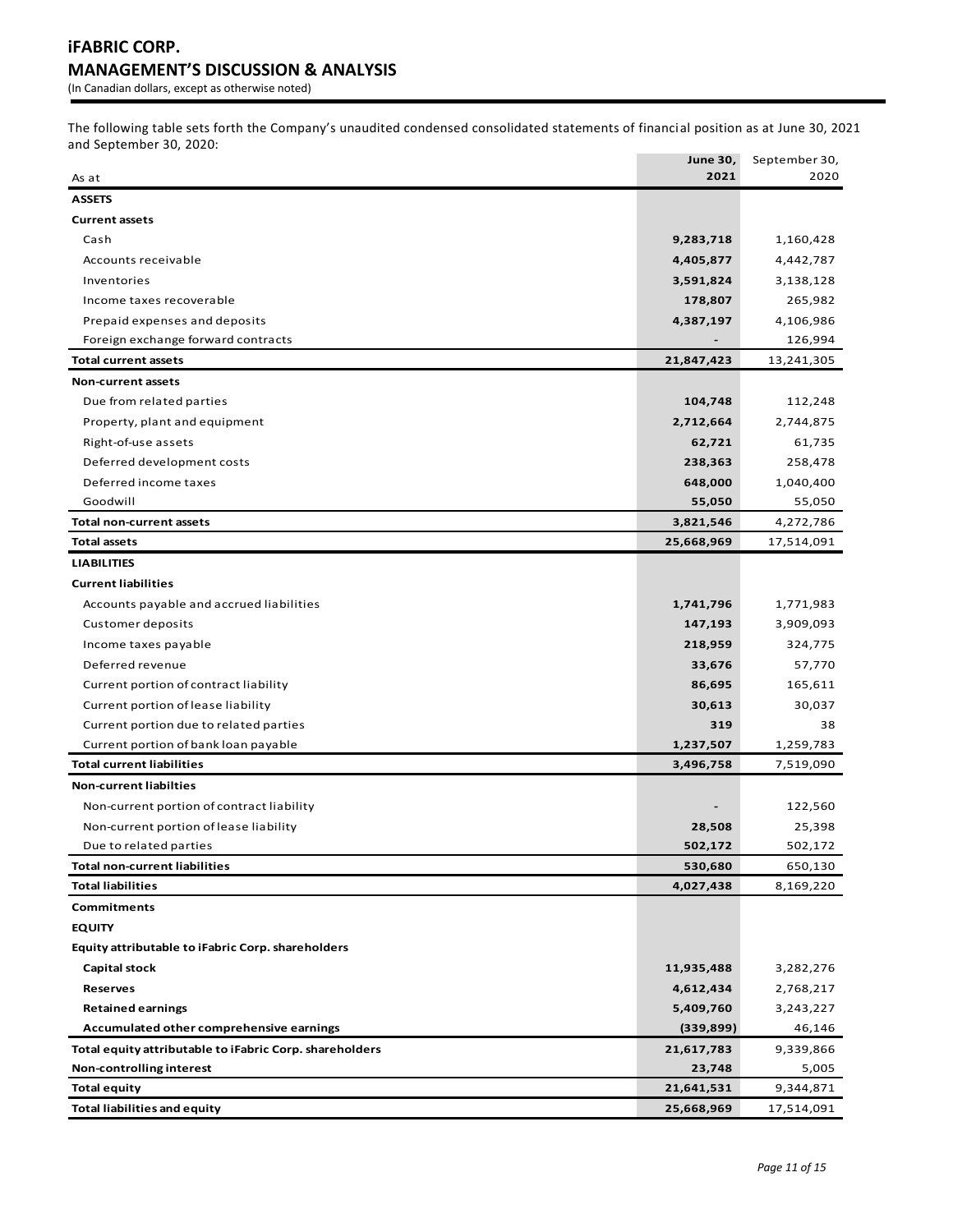## **OVERVIEW OF CONSOLIDATED STATEMENTS OF FINANCIAL POSITION**

The Company's cash balance increased by \$8,123,290 to \$9,283,718 as at June 30, 2021 from \$1,160,428 as at September 30, 2020, mainly as a result of net proceeds of \$10,228,433 received from a private placement equity offering which closed on February 22, 2021.

Total accounts receivable at the end of Q3 2021 was \$4,405,877 compared to \$4,442,787 as at September 30, 2020, representing a decrease of \$36,910.

Total inventory increased by \$453,696 to \$3,591,824 at the end of Q3 2021 from \$3,138,128 at the end of fiscal 2020. This increase is attributable to the receipt of products for new and existing performance apparel programs which will commence shipping in the next quarter.

Prepaid expenses and deposits increased by \$280,211 from \$4,106,986 at September 30, 2020 to \$4,387,197 at June 30, 2021, as a result of an increase in the amount of advance inventory deposits for new programs.

Property, plant and equipment at the end of Q3 2021 totaled \$2,712,664 compared to \$2,744,875 at the end of fiscal 2020, with the difference attributable to amortization.

Right-of-use assets increased to \$62,721 in Q3 2021 compared to \$61,735 at the end of fiscal 2020 as the result of the signing of a new operating lease in the current quarter.

Deferred development costs decreased to \$238,363 at the end of Q3 2021 from \$258,478 at the end of fiscal 2020, with the difference attributable to amortization.

Deferred income taxes decreased to \$648,000 at the end of Q3 2021 from \$1,040,400 at the end of fiscal 2020. The decrease is mostly attributable to the utilization of a portion of the non-capital losses previously incurred in the Intelligent Fabrics operating segment.

Current liabilities amounted to \$3,496,758 at June 30, 2021 compared to \$7,519,090 as at September 30, 2020 representing a decrease of \$4,022,332, mainly as a result of the fulfillment of a customer contract in the period for which advanced deposits had been received.

Non-current liabilities at the end of Q3 2021 were \$530,680 compared to \$650,130. The decrease is attributable to the recognition of contract revenue during the current period.

### **LIQUIDITY, CASH FLOWS AND CAPITAL RESOURCES**

The Company is subject to risks including, but not limited to, the potential inability to raise additional funds through debt and/or equity financing to support the Company's development and continued operations, and to meet the Company's liabilities and commitments as they come due.

The Company's capital resources include a bank operating line, a secured bank loan, and equity attributable to the Company's shareholders.

### **Bank Operating Line**

Two of the Company's subsidiaries share a demand operating loan with a tier one Canadian bank available to a maximum of \$3,750,000, against which \$0 was outstanding as at June 30, 2021 (September 30, 2020 - \$0). The loan facility bears interest at either the bank's prime lending rate or USD base rate, as applicable, plus 0.75%. The purpose of the credit facility is to provide for ongoing operating requirements including the financing of accounts receivable and inventories. The facility is secured by a first-ranking all-indebtedness collateral mortgage in the amount of \$3,000,000 on land and buildings, a general security agreement, an assignment of rents, as well as guarantees from the Company and two of its subsidiary companies.

### **Demand Term-Loan**

One of the Company's subsidiaries has variable rate demand loan, payable in monthly payments of \$10,331 comprising principal and interest at the bank's prime interest rate plus 0.75% per annum, amortized over a fifteen-year period ending February 28, 2032, and secured by a firstranking all-indebtedness collateral mortgage in the amount of \$3,000,000 on land and buildings, a general security agreement, an assignment of rents, as well as guarantees from the Company and three of its subsidiary companies. Management expects to pay only the minimum monthly payments within the next twelve months.

### **Working capital**

Working capital represents current assets less current liabilities. As at June 30, 2021, the Company's working capital was \$18,350,665 compared to working capital of \$5,722,215 as at September 30, 2020, representing an increase of \$12,628,450 or 221%. The increase is mainly attributable to the net proceeds from the closing of a private placement equity on February 22, 2021, as discussed above, as well as the earnings for the nine months ended June 30, 2021.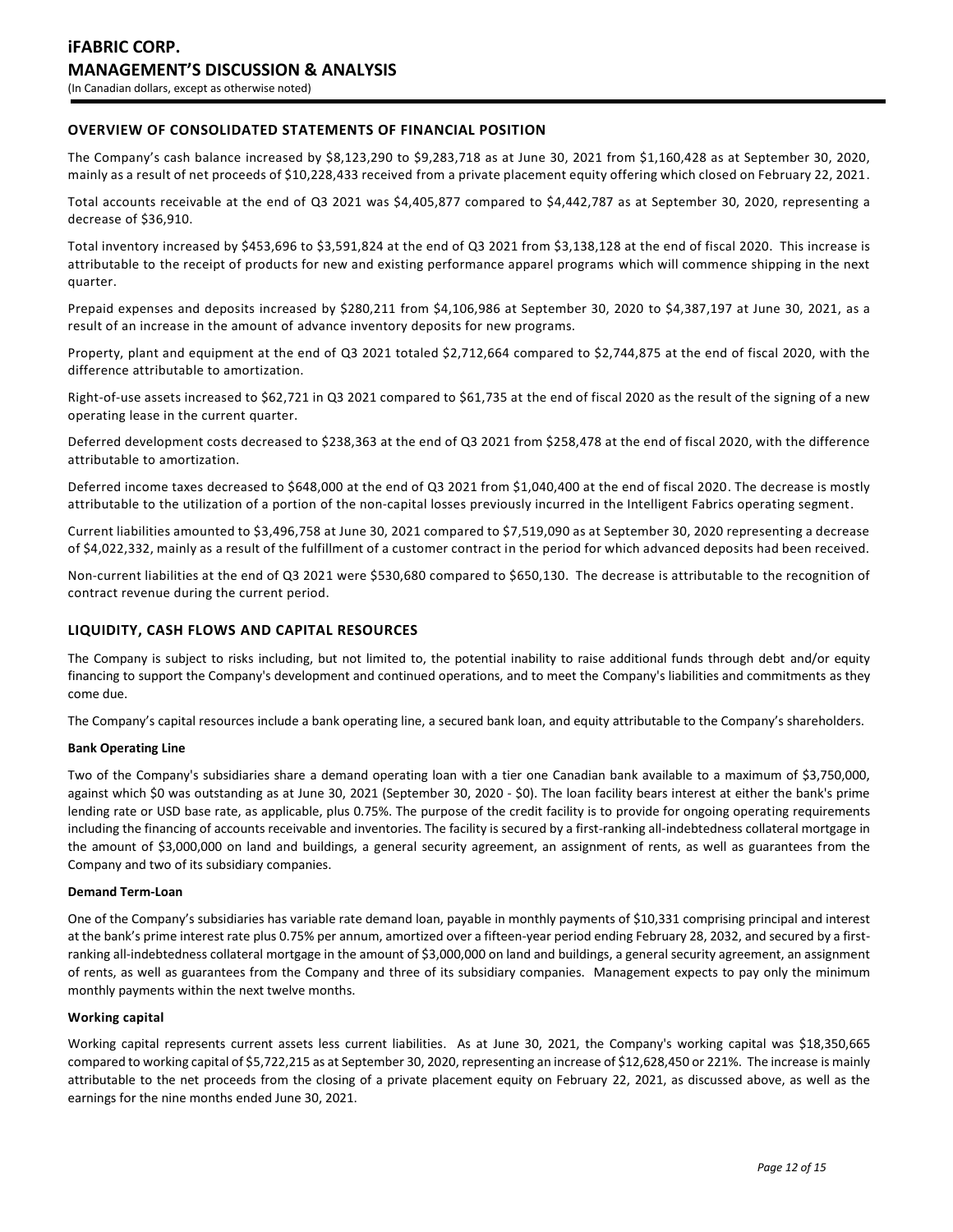### **Operating activities**

Cash used in operating activities during the nine months ended June 30, 2021, amounted to \$1,916,242 compared to an amount of \$58,828 used in operating activities during the nine months ended June 30, 2020, representing an increase in cash outflow of \$1,857,414 from operating activities. The increase in operational cash outflow can be largely attributable to the fulfillment of a customer contract in the period for which advance deposits had been received.

### **Financing activities**

Cash provided by financing activities during the nine months ended June 30, 2021, amounted to \$10,431,559, compared to \$223,103 provided by financing activities during the nine months ended June 30, 2020, representing an increase of \$10,208,456 in financing cash inflow. The difference can be mostly attributed to the net proceeds from a private placement of equity in the period as discussed above.

### **Investing activities**

\$5,982 was used in investing activities during the nine months ended June 30, 2021, compared to \$136,219 used in investing activities during the nine months ended June 30, 2020 in respect to the acquisition of equipment and intangible assets.

### **OFF-BALANCE SHEET ARRANGEMENTS**

The Company has no off-balance sheet arrangements as of June 30, 2021, with the exception of the operating leases as noted in the "Commitments & Contractual Obligations" section below.

### **COMMITMENTS & CONTRACTUAL OBLIGATIONS**

During Q3 2021, there have been no significant changes in the contractual obligations from those disclosed in the Company's 2020 Annual Financial Statements and MD&A.

The Company's other commitments are outlined below:

- The Company enters into foreign exchange forward contracts from time to time to manage the risks associated with exchange rate fluctuations. See note 7 of the Company's Q3 2021 unaudited condensed consolidated interim financial statements for more information.
- In terms of a worldwide license agreement, the Company has the right to use trademarks in connection with the manufacture, marketing, sale and distribution of certain licensed products. During the license term, the Company is required to pay a quarterly royalty on its net sales as defined in the agreement, on all products sold under the licensed marks. The effective royalty rates vary depending on the distribution channel and range from 0-10%. Minimum annual royalties have been established for the balance of the contract period ending December 31, 2021, in U.S. dollar amounts of \$122,500. In addition, the Company is required to pay an advertising fee of 1-2%, depending on the distribution channel, payable quarterly, on its net sales as defined in the agreement, for promotion of the licensed products. The license term is in effect until December 31, 2021.

### **RELATED PARTY TRANSACTIONS**

During the three and nine month periods ended June 30, 2021, there have been no significant changes in the related party transactions from those disclosed in the Company's 2020 audited consolidated financial statements.

### **FINANCIAL RISK MANAGEMENT**

The Company's risk management policies are established to identify and analyze the risks faced by the Company, to set appropriate risk limits and controls, and to monitor risks and adherence to limits. Risk management policies and systems are reviewed regularly to reflect changes in market conditions and the Company's activities. There have been no significant changes in the Company's risk exposures during the three and nine months ended June 30, 2021, from those described in the Company's audited annual consolidated financial statements for the year ended September 30, 2020.

## **OUTSTANDING SHARE DATA**

As of the date of this MD&A, the Company had 29,624,467 common shares outstanding. Furthermore, as of the date of this MD&A, the Company had 1,629,000 options issued and outstanding, of which 1,529,000 were exercisable.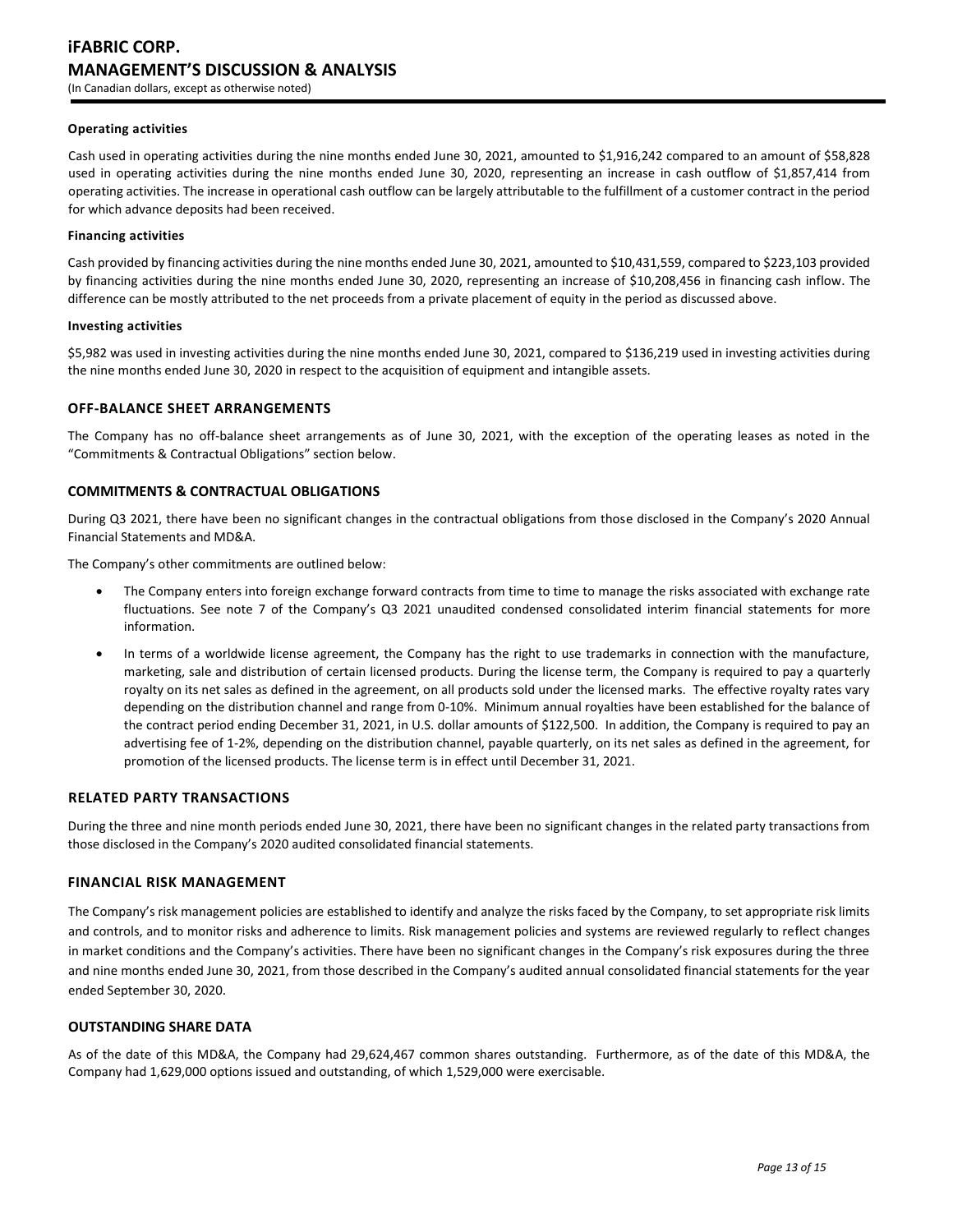## **RISKS & UNCERTAINTIES**

The Company is exposed to various operational risks and uncertainties which are described in the Company's 2020 annual MD&A. The risks and uncertainties disclosed in the 2020 annual MD&A are not exhaustive. There have been no specific additional risks or uncertainties identified during Q3 2021. New risk factors may emerge from time to time and it is not possible for management to predict all such risk factors, nor can it assess the impact of all such risk factors on the Company's business, performance, condition, results, operations or strategies and plans.

## **CRITICAL ACCOUNTING POLICIES AND ESTIMATES**

This MD&A is based upon the Q3 2021 unaudited condensed consolidated interim financial statements, which have been prepared in accordance with IFRS and IAS 34, "Interim Financial Reporting". The preparation of the Q3 2021 unaudited condensed consolidated interim financial statements requires management to select appropriate accounting policies and to make judgments, estimates and assumptions that affect the reported amounts of assets, liabilities, revenues, expenses and the disclosure of contingent assets and liabilities at the end of the reporting period. The estimates and related assumptions are based on previous experience and other factors considered reasonable under the circumstances, the results of which form the basis of making assumptions about carrying values of assets and liabilities that are not readily apparent from other sources.

The estimates and underlying assumptions are reviewed on an ongoing basis. Revisions to accounting estimates are recognized in the period in which the estimate is revised if the revision affects only that period or in the period of revision and future periods if the revision affects both current and future periods.

Significant assumptions about the future that management has made could result in a material adjustment to the carrying amounts of assets and liabilities, or on the reported results of revenues, expenses, gains, or losses, in the event that actual results differ from assumptions made. The methods used to calculate critical accounting estimates are consistent with prior periods.

During Q3 2021, there were no significant changes to methods used to:

- Cost inventory or determine provisions for obsolete or slow-moving inventory
- Determine impairment of deferred development costs
- Determine impairment of deferred income tax assets
- Determine impairment or estimated useful lives of property, plant and equipment
- Determine the fair value of share-based payment transactions

For further details concerning the use of estimates, judgments and assumptions in the preparation of the Company's Q3 2021 unaudited condensed consolidated interim financial statements, along with details of the significant accounting policies used in the preparation of such interim financial statements, specific reference should be made to note 3 of the Company's audited annual consolidated financial statements for the fiscal year ended September 30, 2020.

### **ACCOUNTING POLICY DEVELOPMENTS**

The significant accounting policies as disclosed in the Company's audited annual consolidated financial statements for the year ended September 30, 2020 have been applied consistently in the preparation of the Q3 2021 unaudited condensed consolidated interim financial statements.

### **DISCLOSURE CONTROLS AND PROCEDURES**

Disclosure controls and procedures are designed to provide reasonable assurance that material information relating to the Company is made known to the Chief Executive Officer and the Chief Financial Officer (the "Certifying Officers") by others on a timely basis so that appropriate decisions can be made regarding public disclosure within the time periods required by applicable securities laws. The Certifying Officers are responsible for establishing and maintaining the Company's disclosure controls and procedures. Based on an evaluation of the Company's disclosure controls and procedures, the Company's Certifying Officers have concluded that these controls are appropriately designed and were operating effectively as of June 30, 2021. Although the Company's disclosure controls and procedures were operating effectively as of June 30, 20201 there can be no assurance that the Company's disclosure controls and procedures will detect or uncover all failures of persons within the Company to disclose material information otherwise required to be set forth in the annual regulatory filings.